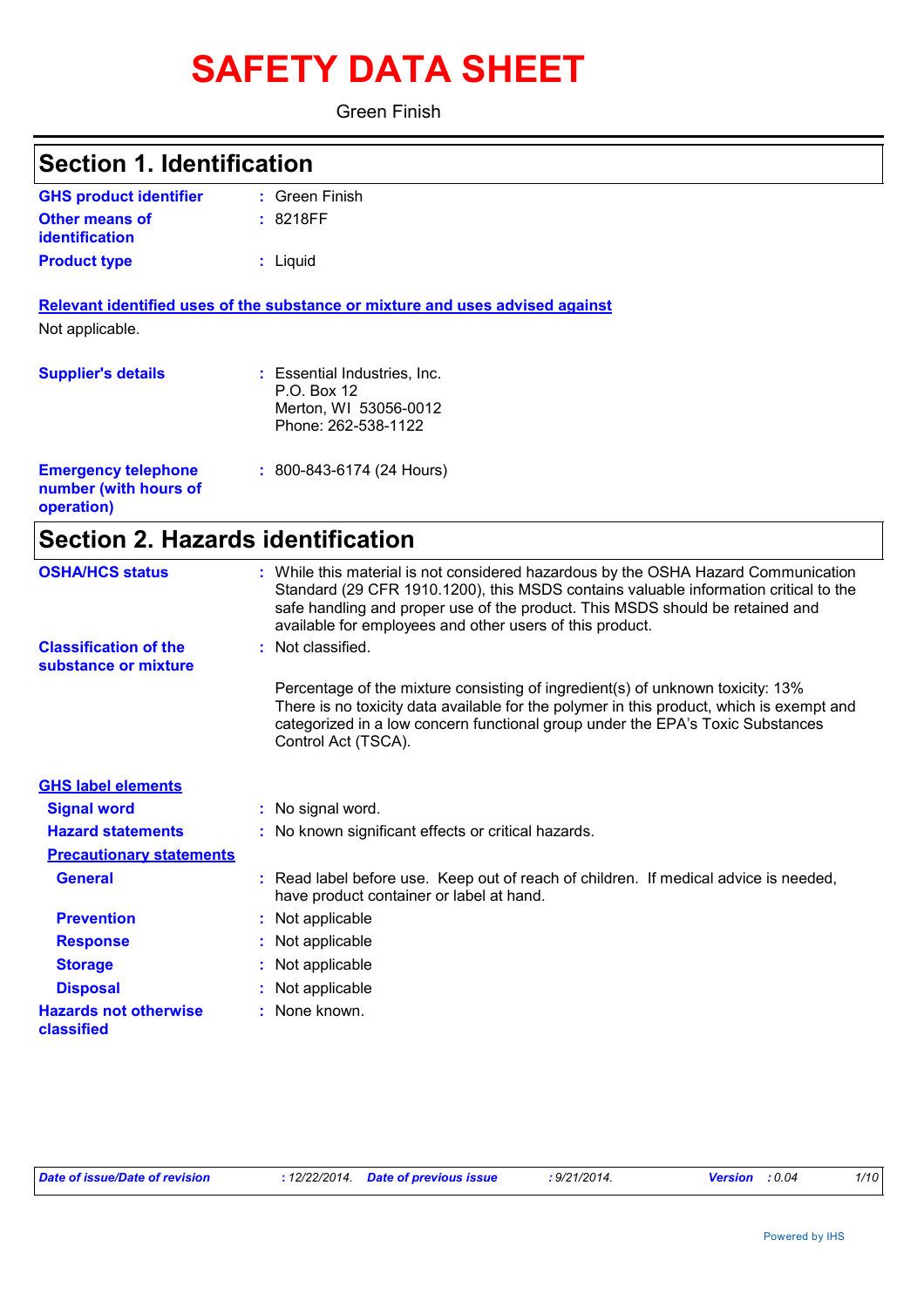# **Section 3. Composition/information on ingredients**

### **Other means of identification Substance/mixture**

**:** Mixture

**:** Not available

### **CAS number/other identifiers**

| <b>CAS</b> number   | : Not applicable |
|---------------------|------------------|
| <b>Product code</b> | :8218FF          |

| <b>Ingredient name</b>        | $\frac{9}{6}$ | <b>CAS number</b> |
|-------------------------------|---------------|-------------------|
| $ 2-(2-ethoxyethoxy)$ ethanol | 1 – 5         | 111-90-0          |
| tris(2-butoxyethyl) phosphate | $1 - 5$       | 78-51-3           |

Any concentration shown as a range is to protect confidentiality or is due to batch variation.

**There are no additional ingredients present which, within the current knowledge of the supplier and in the concentrations applicable, are classified as hazardous to health or the environment and hence require reporting in this section.**

**Occupational exposure limits, if available, are listed in Section 8.**

# **Section 4. First aid measures**

#### Wash out mouth with water. Remove victim to fresh air and keep at rest in a position comfortable for breathing. If material has been swallowed and the exposed person is conscious, give small quantities of water to drink. Do not induce vomiting unless directed to do so by medical personnel. Get medical attention if symptoms occur. **:** Immediately flush eyes with plenty of water, occasionally lifting the upper and lower eyelids. Check for and remove any contact lenses. Get medical attention if irritation occurs. Flush contaminated skin with plenty of water. Remove contaminated clothing and **:** shoes. Get medical attention if symptoms occur. Remove victim to fresh air and keep at rest in a position comfortable for breathing. Get **:** medical attention if symptoms occur. **Eye contact Skin contact Inhalation Ingestion : Description of necessary first aid measures**

### **Most important symptoms/effects, acute and delayed**

| <b>Potential acute health effects</b>                                                                                                                       |                                                                                                    |  |  |  |
|-------------------------------------------------------------------------------------------------------------------------------------------------------------|----------------------------------------------------------------------------------------------------|--|--|--|
| <b>Eye contact</b>                                                                                                                                          | : No known significant effects or critical hazards.                                                |  |  |  |
| <b>Inhalation</b>                                                                                                                                           | : No known significant effects or critical hazards.                                                |  |  |  |
| <b>Skin contact</b>                                                                                                                                         | : No known significant effects or critical hazards.                                                |  |  |  |
| <b>Ingestion</b>                                                                                                                                            | : No known significant effects or critical hazards.                                                |  |  |  |
| <b>Over-exposure signs/symptoms</b>                                                                                                                         |                                                                                                    |  |  |  |
| Eye contact                                                                                                                                                 | : No specific data.                                                                                |  |  |  |
| <b>Inhalation</b>                                                                                                                                           | : No specific data.                                                                                |  |  |  |
| <b>Skin contact</b>                                                                                                                                         | : No specific data.                                                                                |  |  |  |
| <b>Ingestion</b>                                                                                                                                            | : No specific data.                                                                                |  |  |  |
|                                                                                                                                                             | Indication of immediate medical attention and special treatment needed, if necessary               |  |  |  |
| <b>Notes to physician</b><br>: Treat symptomatically. Contact poison treatment specialist immediately if large<br>quantities have been ingested or inhaled. |                                                                                                    |  |  |  |
| <b>Specific treatments</b>                                                                                                                                  | : No specific treatment.                                                                           |  |  |  |
| <b>Protection of first-aiders</b>                                                                                                                           | : No action shall be taken involving any personal risk or without suitable training.               |  |  |  |
| <b>Date of issue/Date of revision</b>                                                                                                                       | : 9/21/2014.<br>2/10<br>: 12/22/2014.<br><b>Date of previous issue</b><br>: 0.04<br><b>Version</b> |  |  |  |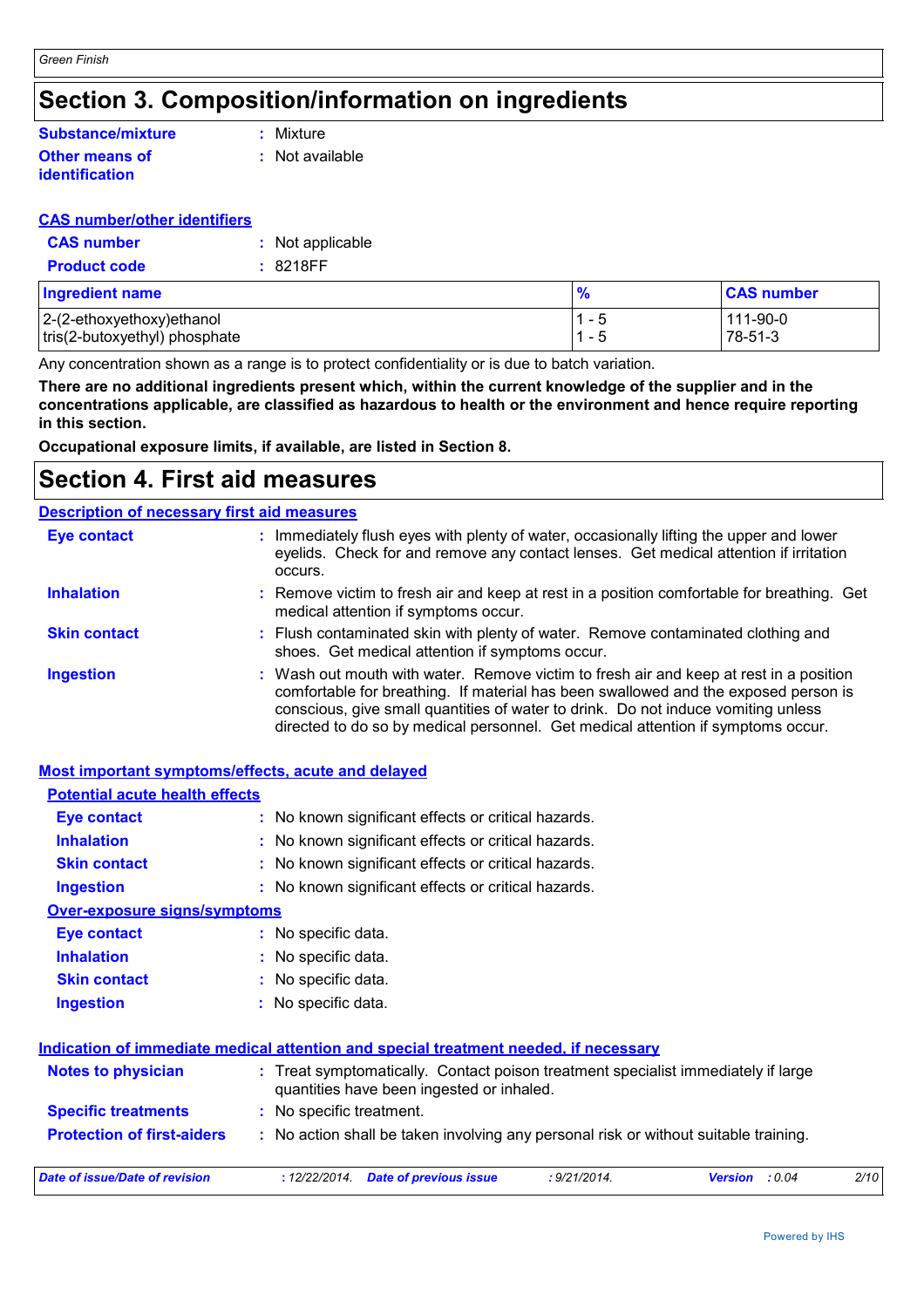# **Section 4. First aid measures**

**See toxicological information (Section 11)**

# **Section 5. Fire-fighting measures**

| <b>Extinguishing media</b>                               |                                                                                                                                                                                                     |
|----------------------------------------------------------|-----------------------------------------------------------------------------------------------------------------------------------------------------------------------------------------------------|
| <b>Suitable extinguishing</b><br>media                   | : Use an extinguishing agent suitable for the surrounding fire.                                                                                                                                     |
| <b>Unsuitable extinguishing</b><br>media                 | $:$ None known.                                                                                                                                                                                     |
| <b>Specific hazards arising</b><br>from the chemical     | : In a fire or if heated, a pressure increase will occur and the container may burst.                                                                                                               |
| <b>Hazardous thermal</b><br>decomposition products       | Decomposition products may include the following materials:<br>carbon dioxide<br>carbon monoxide<br>phosphorus oxides                                                                               |
| <b>Special protective actions</b><br>for fire-fighters   | : Promptly isolate the scene by removing all persons from the vicinity of the incident if<br>there is a fire. No action shall be taken involving any personal risk or without suitable<br>training. |
| <b>Special protective</b><br>equipment for fire-fighters | Fire-fighters should wear appropriate protective equipment and self-contained breathing<br>apparatus (SCBA) with a full face-piece operated in positive pressure mode.                              |

# **Section 6. Accidental release measures**

|                                                       | <b>Personal precautions, protective equipment and emergency procedures</b>                                                                                                                                                                                                                                                                                                                                                                                                                                                                                                                 |
|-------------------------------------------------------|--------------------------------------------------------------------------------------------------------------------------------------------------------------------------------------------------------------------------------------------------------------------------------------------------------------------------------------------------------------------------------------------------------------------------------------------------------------------------------------------------------------------------------------------------------------------------------------------|
| For non-emergency<br>personnel                        | : No action shall be taken involving any personal risk or without suitable training.<br>Evacuate surrounding areas. Keep unnecessary and unprotected personnel from<br>entering. Do not touch or walk through spilled material. Put on appropriate personal<br>protective equipment.                                                                                                                                                                                                                                                                                                       |
|                                                       | For emergency responders : If specialised clothing is required to deal with the spillage, take note of any information<br>in Section 8 on suitable and unsuitable materials. See also the information in "For non-<br>emergency personnel".                                                                                                                                                                                                                                                                                                                                                |
| <b>Environmental precautions</b>                      | : Avoid dispersal of spilled material and runoff and contact with soil, waterways, drains<br>and sewers. Inform the relevant authorities if the product has caused environmental<br>pollution (sewers, waterways, soil or air).                                                                                                                                                                                                                                                                                                                                                            |
| Methods and materials for containment and cleaning up |                                                                                                                                                                                                                                                                                                                                                                                                                                                                                                                                                                                            |
| <b>Small spill</b>                                    | : Stop leak if without risk. Move containers from spill area. Dilute with water and mop up<br>if water-soluble. Alternatively, or if water-insoluble, absorb with an inert dry material and<br>place in an appropriate waste disposal container. Dispose of via a licensed waste<br>disposal contractor.                                                                                                                                                                                                                                                                                   |
| <b>Large spill</b>                                    | : Stop leak if without risk. Move containers from spill area. Prevent entry into sewers,<br>water courses, basements or confined areas. Wash spillages into an effluent treatment<br>plant or proceed as follows. Contain and collect spillage with non-combustible,<br>absorbent material e.g. sand, earth, vermiculite or diatomaceous earth and place in<br>container for disposal according to local regulations (see Section 13). Dispose of via a<br>licensed waste disposal contractor. Note: see Section 1 for emergency contact<br>information and Section 13 for waste disposal. |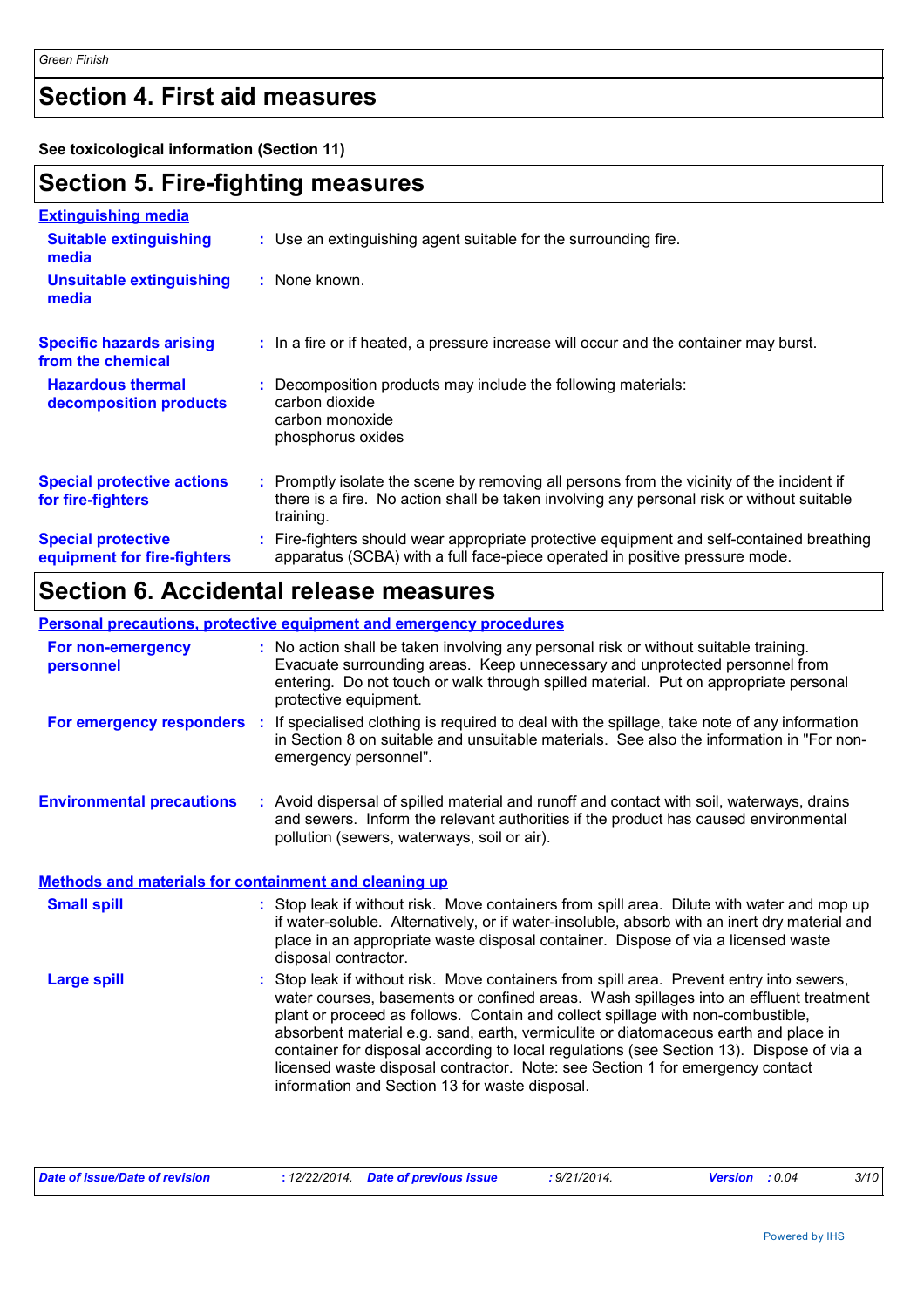# **Section 7. Handling and storage**

| <b>Precautions for safe handling</b>                                             |                                                                                                                                                                                                                                                                                                                                                                                                                                                                                            |
|----------------------------------------------------------------------------------|--------------------------------------------------------------------------------------------------------------------------------------------------------------------------------------------------------------------------------------------------------------------------------------------------------------------------------------------------------------------------------------------------------------------------------------------------------------------------------------------|
| <b>Protective measures</b>                                                       | : Put on appropriate personal protective equipment (see Section 8).                                                                                                                                                                                                                                                                                                                                                                                                                        |
| <b>Advice on general</b><br>occupational hygiene                                 | : Eating, drinking and smoking should be prohibited in areas where this material is<br>handled, stored and processed. Workers should wash hands and face before eating,<br>drinking and smoking. Remove contaminated clothing and protective equipment before<br>entering eating areas. See also Section 8 for additional information on hygiene<br>measures.                                                                                                                              |
| <b>Conditions for safe storage,</b><br>including any<br><b>incompatibilities</b> | Store in accordance with local regulations. Store in original container protected from<br>direct sunlight in a dry, cool and well-ventilated area, away from incompatible materials<br>and food and drink. Keep container tightly closed and sealed until ready for use.<br>Containers that have been opened must be carefully resealed and kept upright to<br>prevent leakage. Do not store in unlabeled containers. Use appropriate containment to<br>avoid environmental contamination. |

# **Section 8. Exposure controls/personal protection**

### **Control parameters**

### **Occupational exposure limits**

| <b>Ingredient name</b>        | <b>Exposure limits</b>                                             |  |
|-------------------------------|--------------------------------------------------------------------|--|
| $ 2-(2-ethoxyethoxy)e$ thanol | <b>AIHA WEEL (United States, 10/2011).</b><br>TWA: 25 ppm 8 hours. |  |

| <b>Appropriate engineering</b> | : Good general ventilation should be sufficient to control worker exposure to airborne |
|--------------------------------|----------------------------------------------------------------------------------------|
| controls                       | contaminants.                                                                          |
| <b>Environmental exposure</b>  | : Emissions from ventilation or work process equipment should be checked to ensure     |

```
controls
                      they comply with the requirements of environmental protection legislation. In some 
                      cases, fume scrubbers, filters or engineering modifications to the process equipment 
                      will be necessary to reduce emissions to acceptable levels.
```
### **Individual protection measures**

| <b>Hygiene measures</b>      | : Wash hands, forearms and face thoroughly after handling chemical products, before<br>eating, smoking and using the lavatory and at the end of the working period.<br>Appropriate techniques should be used to remove potentially contaminated clothing.<br>Wash contaminated clothing before reusing. Ensure that eyewash stations and safety<br>showers are close to the workstation location. |
|------------------------------|---------------------------------------------------------------------------------------------------------------------------------------------------------------------------------------------------------------------------------------------------------------------------------------------------------------------------------------------------------------------------------------------------|
| <b>Eye/face protection</b>   | : Safety eyewear complying with an approved standard should be used when a risk<br>assessment indicates this is necessary to avoid exposure to liquid splashes, mists,<br>gases or dusts. If contact is possible, the following protection should be worn, unless<br>the assessment indicates a higher degree of protection: safety glasses with side-<br>shields.                                |
| <b>Skin protection</b>       |                                                                                                                                                                                                                                                                                                                                                                                                   |
| <b>Hand protection</b>       | : Chemical-resistant, impervious gloves complying with an approved standard should be<br>worn at all times when handling chemical products if a risk assessment indicates this is<br>necessary.                                                                                                                                                                                                   |
| <b>Body protection</b>       | : Personal protective equipment for the body should be selected based on the task being<br>performed and the risks involved and should be approved by a specialist before<br>handling this product.                                                                                                                                                                                               |
| <b>Other skin protection</b> | : Appropriate footwear and any additional skin protection measures should be selected<br>based on the task being performed and the risks involved and should be approved by a<br>specialist before handling this product.                                                                                                                                                                         |

| Date of issue/Date of revision | : 12/22/2014 Date of previous issue | : 9/21/2014. | <b>Version</b> : 0.04 | 4/10 |
|--------------------------------|-------------------------------------|--------------|-----------------------|------|
|                                |                                     |              |                       |      |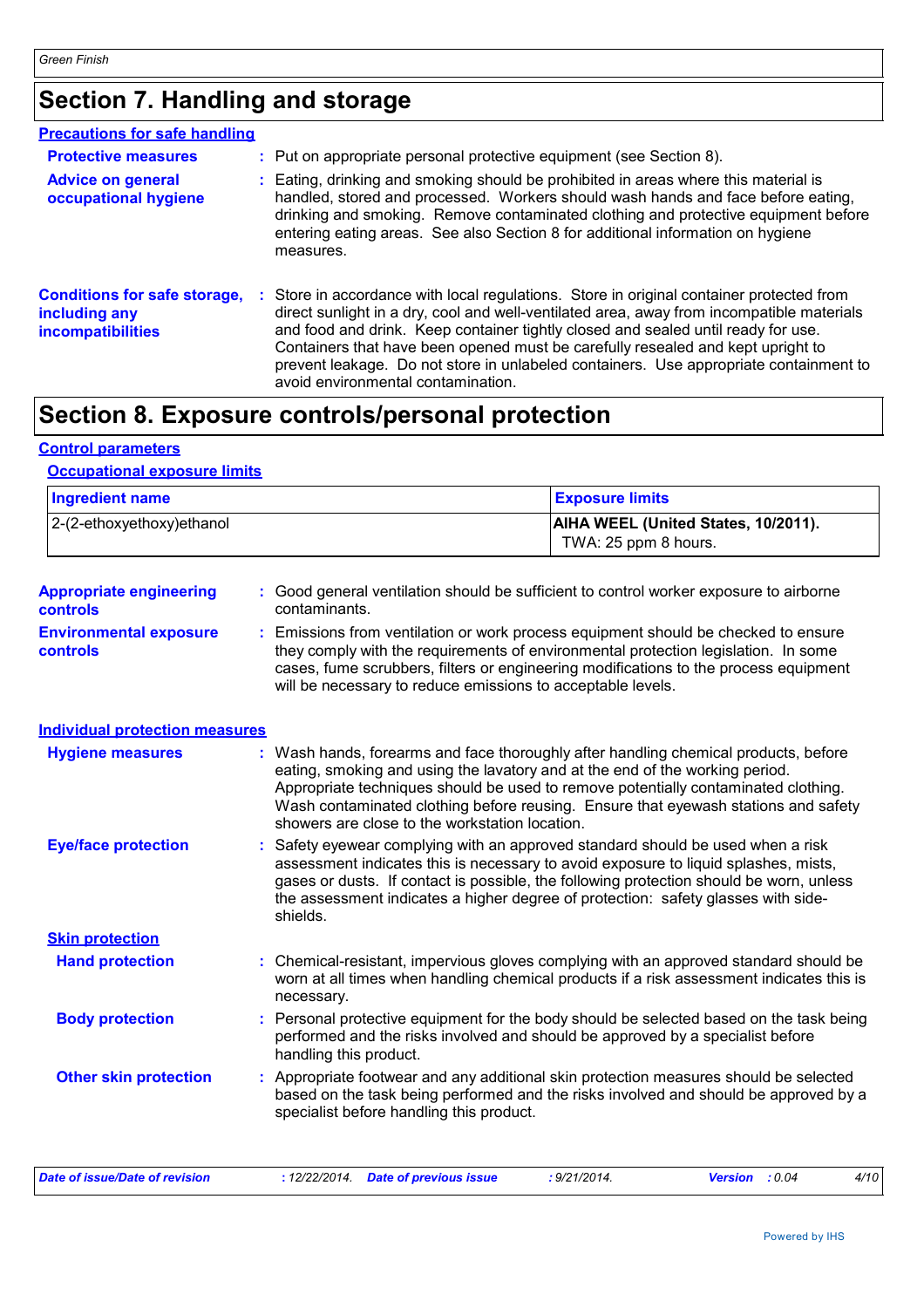# **Section 8. Exposure controls/personal protection**

|  | <b>Respiratory protection</b> |
|--|-------------------------------|
|  |                               |

**Respiratory protection** : Use a properly fitted, air-purifying or air-fed respirator complying with an approved standard if a risk assessment indicates this is necessary. Respirator selection must be based on known or anticipated exposure levels, the hazards of the product and the safe working limits of the selected respirator.

# **Section 9. Physical and chemical properties**

| <b>Appearance</b>                                 |                                                                                                                                                 |
|---------------------------------------------------|-------------------------------------------------------------------------------------------------------------------------------------------------|
| <b>Physical state</b>                             | : Liquid                                                                                                                                        |
| <b>Color</b>                                      | Milky White (No dye added)                                                                                                                      |
| <b>Odor</b>                                       | Bland (No fragrance added)                                                                                                                      |
| <b>Odor threshold</b>                             | : Not available                                                                                                                                 |
| рH                                                | : 7.5                                                                                                                                           |
| <b>Melting point</b>                              | : $0^{\circ}$ C (32 $^{\circ}$ F)                                                                                                               |
| <b>Boiling point</b>                              | : $100^{\circ}$ C (212 $^{\circ}$ F)                                                                                                            |
| <b>Flash point</b>                                | : Closed cup: >93.334°C (>200°F)                                                                                                                |
| <b>Evaporation rate</b>                           | : Not available                                                                                                                                 |
| <b>Flammability (solid, gas)</b>                  | : Not available                                                                                                                                 |
| Lower and upper explosive<br>(flammable) limits   | : Not available                                                                                                                                 |
| <b>Vapor pressure</b>                             | $:$ <4 kPa (<30 mm Hg) [room temperature]                                                                                                       |
| <b>Vapor density</b>                              | : <1 [Air = 1]                                                                                                                                  |
| <b>Specific gravity</b>                           | : $1.02$ g/cm <sup>3</sup>                                                                                                                      |
| <b>Solubility</b>                                 | : Not available                                                                                                                                 |
| <b>Partition coefficient: n-</b><br>octanol/water | : Not available                                                                                                                                 |
| <b>Auto-ignition temperature</b>                  | : Not available                                                                                                                                 |
| <b>Viscosity</b>                                  | : Not available                                                                                                                                 |
| <b>VOC content</b>                                | $: 1\%$                                                                                                                                         |
|                                                   | VOCs are calculated following the requirements under 40 CFR, Part 59, Subpart C for Consumer Products and Subpart D for Architectural Coatings. |

# **Section 10. Stability and reactivity**

| <b>Reactivity</b>                            | : No specific test data related to reactivity available for this product or its ingredients.              |  |
|----------------------------------------------|-----------------------------------------------------------------------------------------------------------|--|
| <b>Chemical stability</b>                    | : The product is stable.                                                                                  |  |
| <b>Possibility of hazardous</b><br>reactions | : Under normal conditions of storage and use, hazardous reactions will not occur.                         |  |
| <b>Conditions to avoid</b>                   | : No specific data.                                                                                       |  |
| <b>Incompatible materials</b>                | : No specific data.                                                                                       |  |
| <b>Hazardous decomposition</b><br>products   | : Under normal conditions of storage and use, hazardous decomposition products should<br>not be produced. |  |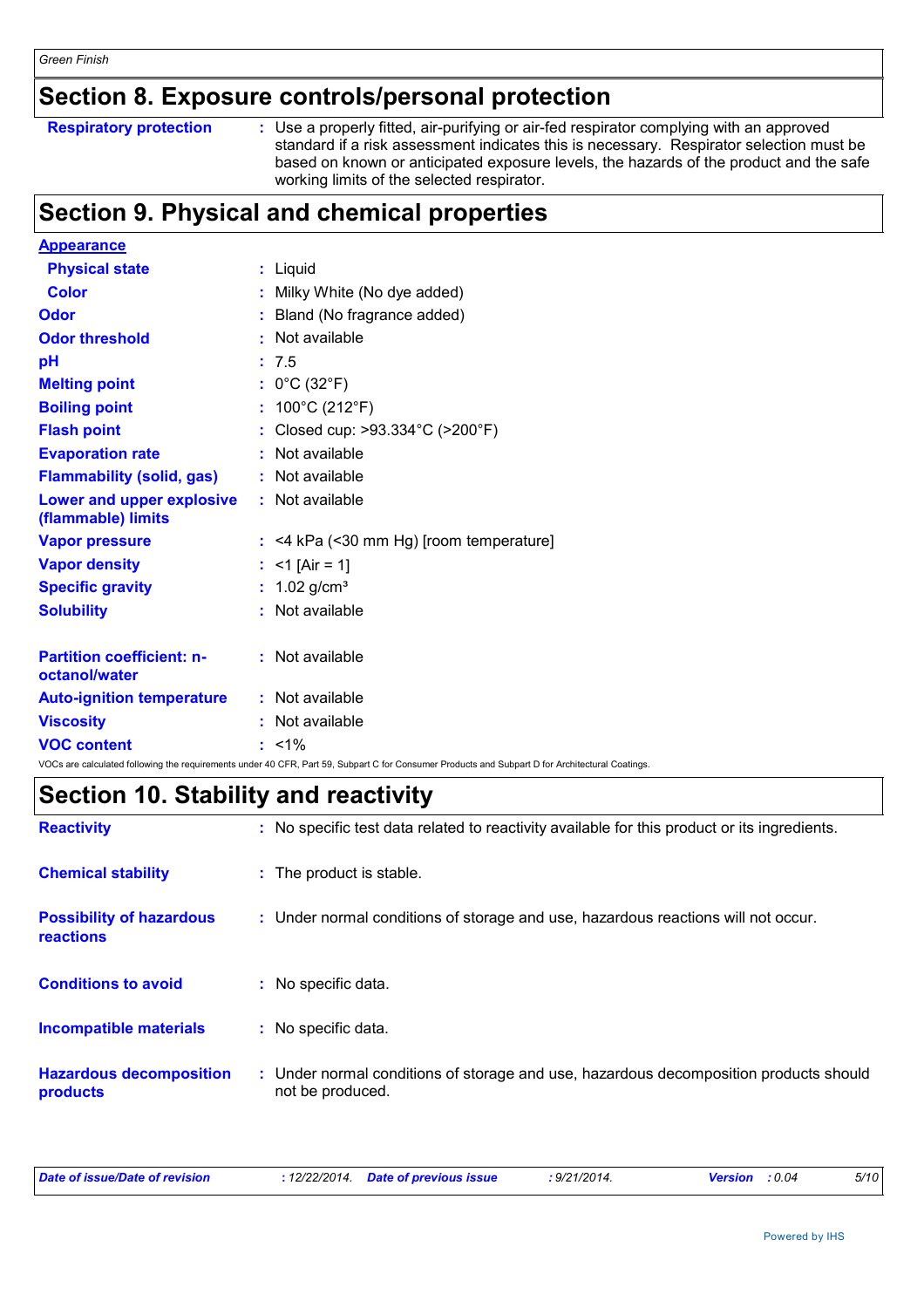# **Section 11. Toxicological information**

### **Information on toxicological effects**

### **Acute toxicity**

| <b>Product/ingredient name</b> | <b>Result</b> | <b>Species</b> | <b>Dose</b> | <b>Exposure</b> |
|--------------------------------|---------------|----------------|-------------|-----------------|
| $2-(2-ethoxyethoxy)ethanol$    | LD50 Oral     | Rat            | 7500 mg/kg  |                 |
| tris(2-butoxyethyl) phosphate  | ILD50 Oral    | Rat            | 3 g/kg      |                 |

### **Irritation/Corrosion**

| <b>Product/ingredient name</b> | <b>Result</b>            | <b>Species</b> | <b>Score</b> | <b>Exposure</b>            | <b>Observation</b>       |
|--------------------------------|--------------------------|----------------|--------------|----------------------------|--------------------------|
| 2-(2-ethoxyethoxy) ethanol     | Eyes - Mild irritant     | Rabbit         |              | 125<br>milligrams          |                          |
|                                | Eyes - Moderate irritant | Rabbit         |              | 500<br>milligrams          |                          |
|                                | Skin - Mild irritant     | Rabbit         |              | 24 hours 500<br>milligrams |                          |
| tris(2-butoxyethyl) phosphate  | Eyes - Mild irritant     | Rabbit         |              | 24 hours 500<br>milligrams | $\overline{\phantom{a}}$ |
|                                | Skin - Mild irritant     | Rabbit         |              | 24 hours 500<br>milligrams | $\qquad \qquad$          |

### **Sensitization**

Not available.

### **Mutagenicity**

Not available.

**Carcinogenicity** Not available.

### **Reproductive toxicity**

Not available.

### **Teratogenicity**

Not available.

### **Specific target organ toxicity (single exposure)**

Not available.

## **Specific target organ toxicity (repeated exposure)**

Not available.

### **Aspiration hazard**

Not available.

#### **Information on the likely routes of exposure :** Not available

| <b>Potential acute health effects</b> |                                                     |
|---------------------------------------|-----------------------------------------------------|
| Eye contact                           | : No known significant effects or critical hazards. |
| <b>Inhalation</b>                     | : No known significant effects or critical hazards. |
| <b>Skin contact</b>                   | : No known significant effects or critical hazards. |
| <b>Ingestion</b>                      | : No known significant effects or critical hazards. |

### **Symptoms related to the physical, chemical and toxicological characteristics**

| <b>Eve contact</b>             | No specific data. |                                      |              |                       |      |
|--------------------------------|-------------------|--------------------------------------|--------------|-----------------------|------|
| Date of issue/Date of revision |                   | : 12/22/2014. Date of previous issue | : 9/21/2014. | <b>Version</b> : 0.04 | 6/10 |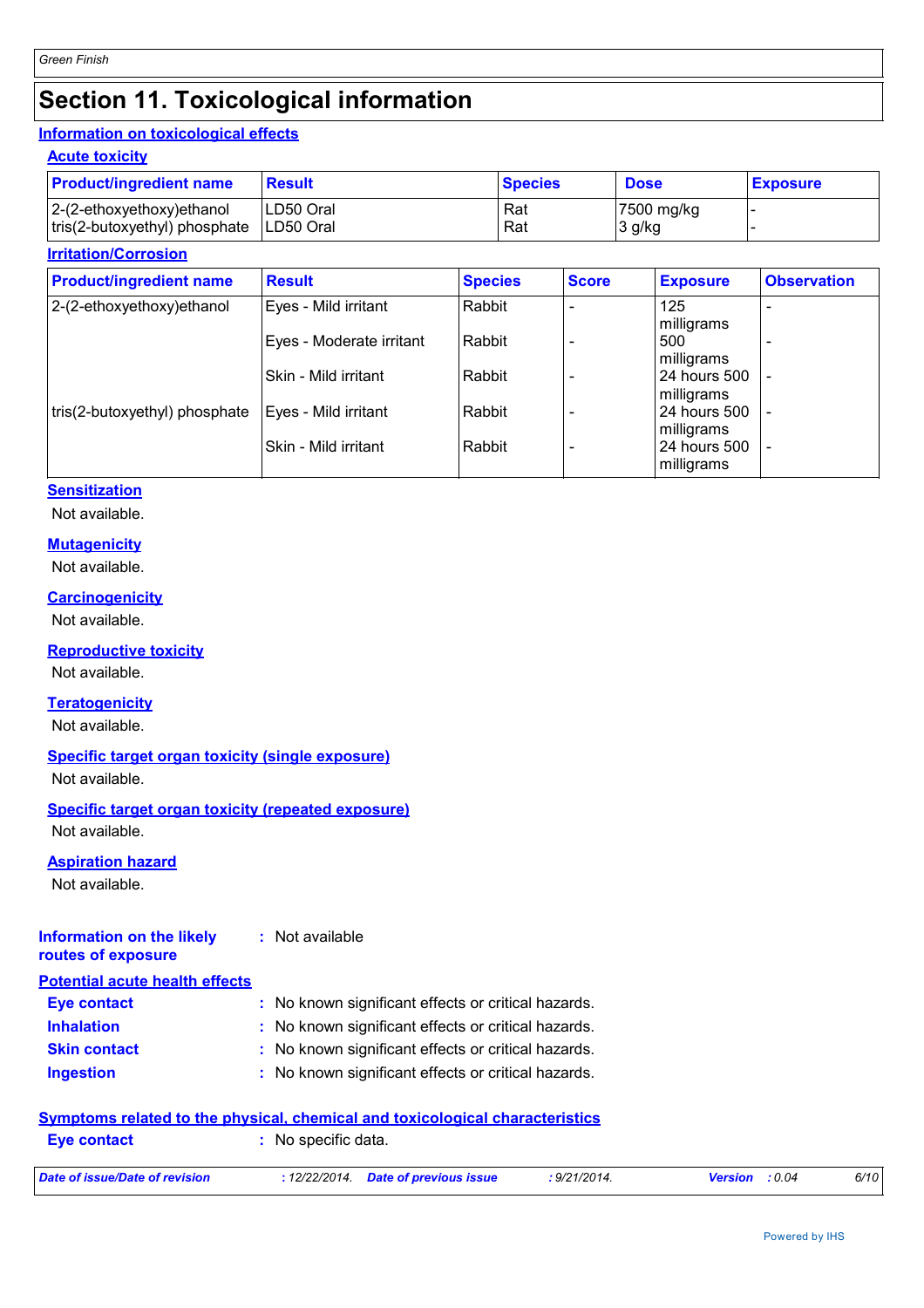# **Section 11. Toxicological information**

| <b>Inhalation</b>                                | : No specific data.                                                                      |
|--------------------------------------------------|------------------------------------------------------------------------------------------|
| <b>Skin contact</b>                              | : No specific data.                                                                      |
| <b>Ingestion</b>                                 | : No specific data.                                                                      |
|                                                  |                                                                                          |
|                                                  | Delayed and immediate effects and also chronic effects from short and long term exposure |
| <b>Short term exposure</b>                       |                                                                                          |
| <b>Potential immediate</b>                       | : Not available                                                                          |
| effects                                          |                                                                                          |
| <b>Potential delayed effects</b>                 | : Not available                                                                          |
| <b>Long term exposure</b>                        |                                                                                          |
| <b>Potential immediate</b><br>effects            | : Not available                                                                          |
| <b>Potential delayed effects : Not available</b> |                                                                                          |
| <b>Potential chronic health effects</b>          |                                                                                          |
| Not available.                                   |                                                                                          |
| <b>General</b>                                   | : No known significant effects or critical hazards.                                      |
| <b>Carcinogenicity</b>                           | : No known significant effects or critical hazards.                                      |
| <b>Mutagenicity</b>                              | : No known significant effects or critical hazards.                                      |
| <b>Teratogenicity</b>                            | : No known significant effects or critical hazards.                                      |
| <b>Developmental effects</b>                     | : No known significant effects or critical hazards.                                      |
| <b>Fertility effects</b>                         | : No known significant effects or critical hazards.                                      |
|                                                  |                                                                                          |

#### **Numerical measures of toxicity Acute toxicity estimates**

| <b>Acute toxicity estimates</b> |       |                  |
|---------------------------------|-------|------------------|
|                                 | Route | <b>ATE value</b> |
|                                 | Oral  | 139353.3 mg/kg   |

# **Section 12. Ecological information**

### **Toxicity**

| <b>Product/ingredient name</b> | <b>Result</b>                       | <b>Species</b>             | <b>Exposure</b> |
|--------------------------------|-------------------------------------|----------------------------|-----------------|
| 2-(2-ethoxyethoxy) ethanol     | Acute LC50 3340000 µg/l Fresh water | Daphnia - Daphnia magna -  | 48 hours        |
|                                |                                     | <b>Neonate</b>             |                 |
|                                | Acute LC50 6010000 µg/l Fresh water | Fish - Ictalurus punctatus | 96 hours        |
| tris(2-butoxyethyl) phosphate  | Acute LC50 11200 µg/l Fresh water   | Fish - Pimephales promelas | l 96 hours      |

### **Persistence and degradability**

Not available.

### **Bioaccumulative potential**

| <b>Product/ingredient name</b>        | $LoaPow$ | <b>BCF</b> | <b>Potential</b> |
|---------------------------------------|----------|------------|------------------|
| $ 2-(2-ethoxyethoxy)e$ thanol         | $-0.54$  |            | low              |
| $ $ tris(2-butoxyethyl) phosphate $ $ | 3.75     | 5.8        | low              |

| Date of issue/Date of revision | 12/22/2014. | <b>Date of previous issue</b> | $21/2014$ .<br><u>، رت</u> | : 0.04<br><b>Version</b> | 7/10 |
|--------------------------------|-------------|-------------------------------|----------------------------|--------------------------|------|
|                                |             |                               |                            |                          |      |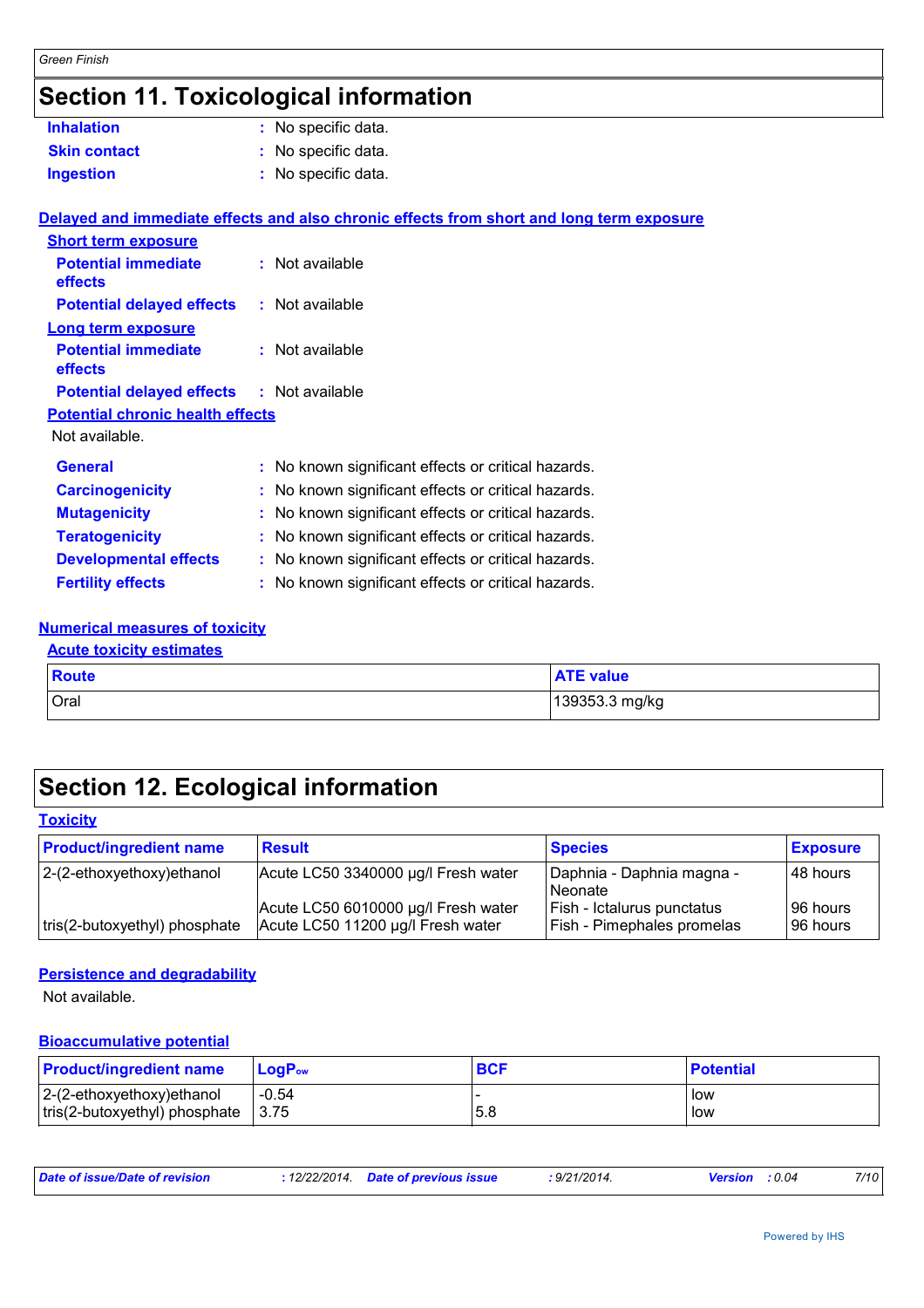# **Section 12. Ecological information**

### **Mobility in soil**

| <b>Soil/water partition</b> |  |
|-----------------------------|--|
| <b>coefficient (Koc)</b>    |  |

**:** Not available

**Other adverse effects :** No known significant effects or critical hazards.

# **Section 13. Disposal considerations**

The generation of waste should be avoided or minimized wherever possible. Disposal of this product, solutions and any by-products should at all times comply with the requirements of environmental protection and waste disposal legislation and any regional local authority requirements. Dispose of surplus and non-recyclable products via a licensed waste disposal contractor. Waste should not be disposed of untreated to the sewer unless fully compliant with the requirements of all authorities with jurisdiction. Waste packaging should be recycled. Incineration or landfill should only be considered when recycling is not feasible. This material and its container must be disposed of in a safe way. Empty containers or liners may retain some product residues. Avoid dispersal of spilled material and runoff and contact with soil, waterways, drains and sewers. **Disposal methods :**

# **Section 14. Transport information**

|                                      | <b>DOT Classification</b> | <b>IMDG</b>   | <b>IATA</b>              |
|--------------------------------------|---------------------------|---------------|--------------------------|
| <b>UN number</b>                     | Not regulated             | Not regulated | Not regulated            |
| <b>UN proper shipping</b><br>name    | $\overline{\phantom{a}}$  |               |                          |
| <b>Transport hazard</b><br>class(es) | $\overline{\phantom{a}}$  |               | $\overline{\phantom{0}}$ |
| <b>Packing group</b>                 | $\overline{\phantom{a}}$  |               | $\overline{a}$           |
| Environmental<br>hazards             | No.                       | No.           | No.                      |
| <b>Additional</b><br>information     | $\overline{\phantom{a}}$  |               |                          |

**Special precautions for user : Transport within user's premises: always transport in closed containers that are** upright and secure. Ensure that persons transporting the product know what to do in the event of an accident or spillage.

**Transport in bulk according :** Not available. **to Annex II of MARPOL 73/78 and the IBC Code**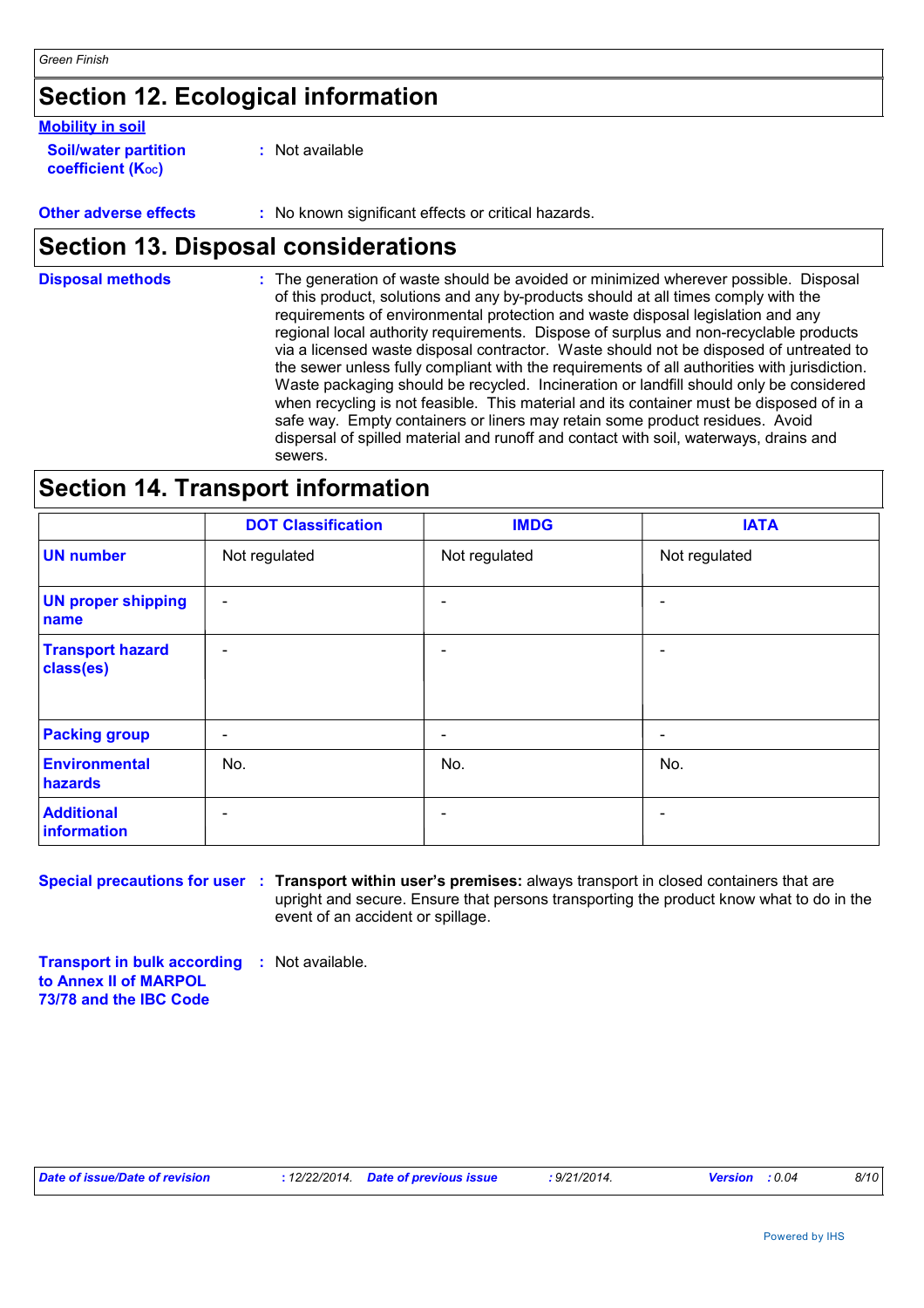# **Section 15. Regulatory information**

**U.S. Federal regulations :**

**United States inventory (TSCA 8b)**: All components are listed or exempted.

#### **Clean Air Act Section 112 :** Listed

### **(b) Hazardous Air**

# **Pollutants (HAPs)**

## **SARA 311/312**

**Classification :** Not applicable

### **Composition/information on ingredients**

| <b>Name</b>                   | $\frac{9}{6}$ | <b>Fire</b> | <b>Sudden</b><br>hazard release of<br><b>pressure</b> | <b>Reactive</b> | <b>Immediate</b><br>(acute)<br>health<br>hazard | <b>Delayed</b><br>(chronic)<br>health<br>hazard |
|-------------------------------|---------------|-------------|-------------------------------------------------------|-----------------|-------------------------------------------------|-------------------------------------------------|
| 2-(2-ethoxyethoxy) ethanol    | - 5           | No.         | No.                                                   | IN <sub>o</sub> | Yes.                                            | No.                                             |
| tris(2-butoxyethyl) phosphate | $-5$          | No.         | No.                                                   | No.             | Yes.                                            | No.                                             |

### **SARA 313**

|                                           | <b>Product name</b>       | <b>CAS number</b> | $\frac{9}{6}$ |
|-------------------------------------------|---------------------------|-------------------|---------------|
| <b>Form R - Reporting</b><br>requirements | 2-(2-ethoxyethoxy)ethanol | 111-90-0          | 3.2           |

SARA 313 notifications must not be detached from the SDS and any copying and redistribution of the SDS shall include copying and redistribution of the notice attached to copies of the SDS subsequently redistributed.

### **State regulations**

### **International regulations**

**Canada inventory :** All components are listed or exempted.

# **Section 16. Other information**

### **Hazardous Material Information System (U.S.A.)**



**Caution: HMIS® ratings are based on a 0-4 rating scale, with 0 representing minimal hazards or risks, and 4 representing significant hazards or risks Although HMIS® ratings are not required on SDSs under 29 CFR 1910. 1200, the preparer may choose to provide them. HMIS® ratings are to be used with a fully implemented HMIS® program. HMIS® is a registered mark of the National Paint & Coatings Association (NPCA). HMIS® materials may be purchased exclusively from J. J. Keller (800) 327-6868.**

**The customer is responsible for determining the PPE code for this material.**

**National Fire Protection Association (U.S.A.)**



**Reprinted with permission from NFPA 704-2001, Identification of the Hazards of Materials for Emergency Response Copyright ©1997, National Fire Protection Association, Quincy, MA 02269. This reprinted material is not the complete and official position of the National Fire Protection Association, on the referenced subject which is represented only by the standard in its entirety.**

| : 12/22/2014. Date of previous issue<br><b>Version</b> : 0.04 | Date of issue/Date of revision |  |  | : 9/21/2014. |  | 9/10 |
|---------------------------------------------------------------|--------------------------------|--|--|--------------|--|------|
|---------------------------------------------------------------|--------------------------------|--|--|--------------|--|------|